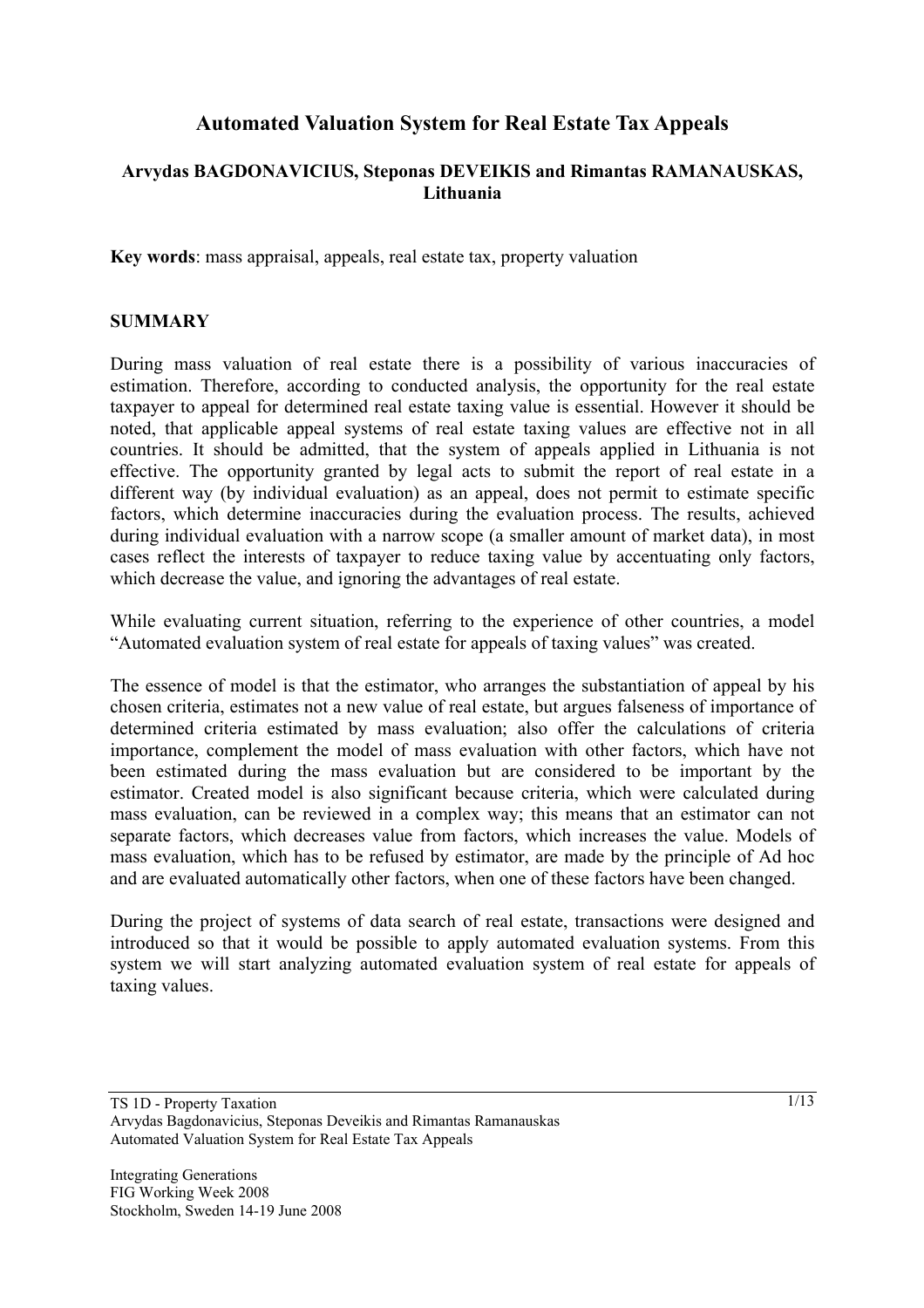# **Automated Valuation System for Real Estate Tax Appeals**

### **Arvydas BAGDONAVICIUS, Steponas DEVEIKIS and Rimantas RAMANAUSKAS, Lithuania**

### **1. TAXABLE VALUE APPEALING SYSTEM OF REAL ESTATE**

Inuring for new law of real estate property tax, real estate taxable value in Lithuania, on which tax of real estate will depend for upcoming five years, is set by State Enterprise Centre of Registers.

Taxpayer can find out commercial real estate value in State Enterprise Centre of Registers website (www.registrucentras.lt), indicating unique number of real estate.

If taxable value, which was set, does not satisfy, it can be appealed to State Enterprise Centre of Registers for value and application for use of set value of single valuation for calculations of tax.

It is already analysed first complaints for tax of real estate. It was wildly reacted to the changes of tax of real estate. Taxpayers, politics, media were dissatisfied of innovations, which were established by law of tax of real estate. This law gave a right for local institutions to change tax tariff from 0.3 to 1 percent. From 60 districts, in 18 taxing percent of real estate was minimised.

State Enterprise Centre of Registers, which implement valuer duties for valuation of taxable value, attempt to keep by main principles, which are connected with public or submission of information:

ultimate honesty and clearness;

With certainty defined limits of competence and responsibility.

After analysis of complaints the results can be summarised. During first term of submission of complaints it was 1617 complaints submitted for more than 2000 real estate objects. Just half of them it was submitted reports of single valuation and they were analyzed. Results can be seen in the table 1.

| <b>Table 1.</b> Building validivists of complains. |  |                                        |  |           |                      |                                          |            |       |              |                |     |
|----------------------------------------------------|--|----------------------------------------|--|-----------|----------------------|------------------------------------------|------------|-------|--------------|----------------|-----|
| All                                                |  | submitted   Rejected for a reason,     |  | Suspended |                      | for Results of complaints and valuations |            |       |              |                |     |
| complaints                                         |  | that                                   |  |           | wasn't   application | of                                       | <b>Set</b> | value |              | was   Rejected | for |
|                                                    |  | submitted a report of complaint bearer |  |           |                      | changed                                  |            |       | wrong report |                |     |
|                                                    |  | single valuation                       |  |           |                      |                                          |            |       |              |                |     |
| 1617                                               |  | 811                                    |  |           |                      |                                          | 458        |       |              |                |     |

## **Table 1**. Summary analysis of complains.

#### *Main reasons for changing set prices:*

Part of premise is founded in basement;

TS 1D - Property Taxation Arvydas Bagdonavicius, Steponas Deveikis and Rimantas Ramanauskas Automated Valuation System for Real Estate Tax Appeals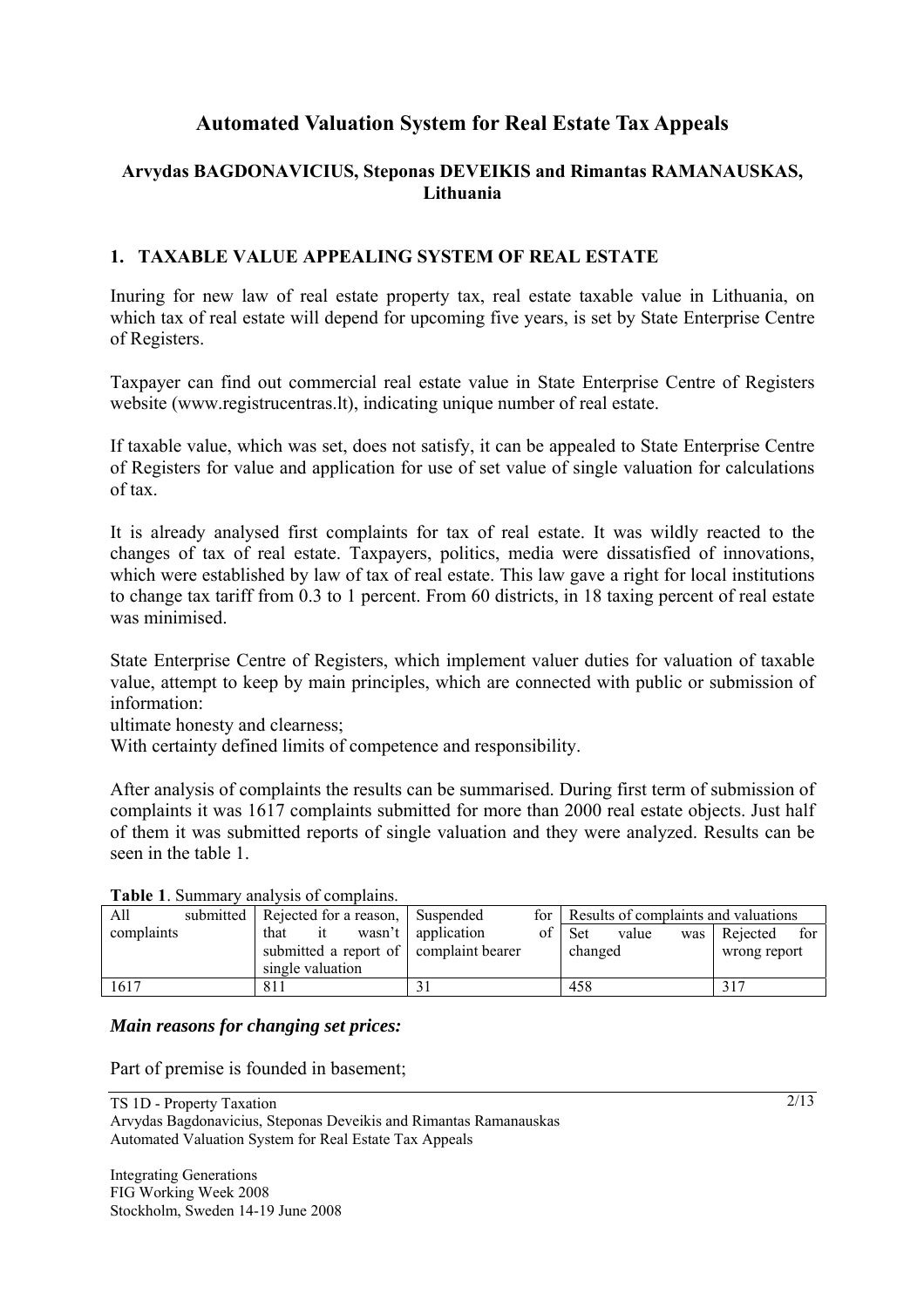Property is in bad condition and/or is unusable;

Objects, which take a big territory, also objects, which are in private territories;

Commercial objects in expensive zones, but appears in courtyard; they are without windowcases and/or exit to street.

#### *Reasons why reports were not analysed:*

Evaluated property of not that purpose, which was indicated in data base of State Enterprise Centre of Registers;

For property, which was evaluated, other valuation method had to be used;

It was taken agrarian market value after valuation of market value;

Mathematical mistakes calculating the value of real estate.

From 317 rejected complaints 3 of them were submitted to analyse for committee of Administrative complaints and 40 appealed to Lithuania administrative court.

### **2. USE OF BEST PRACTICE WHILE DEVELOPING APPEAL SYSTEM IN LITHUANIA**

Although real estate tax in Lithuania is many years ago, but changing calculating method, starting to count taxable value by market value a big wave of dissatisfaction appeared. It was analyzed many complaints. Analyzing other systems of examination of complaints in other countries, some conclusion can be done.

Valuation in our country is made every five years. According to practice of other countries, it can be stated, that the term is too big to determine taxable value. During five years jumping of market value can be very huge, which means an increment of taxable values and also number of complaints.

Other important moment is lack of information. For society, together for taxpayer should be explained more about tax system, its work, also an order of submission of complaints.

Analyzing appellant systems of other countries we can see, that they are similar as in Lithuania. Substantial similarity is a hierarchy of appellant procedure. First instance, in which the examination of complaint is made, usually is an valuer of real estate, the last instance is court. Though in some countries first instance is a committee organized by autonomy, in which to meetings are invited taxpayer and valuer. In this situation maybe the partiality would be evaded if complaint fall into the hands of valuer, but it can be penetrated and some negative causes, like: when complaint fall into the hands of committee of complaints of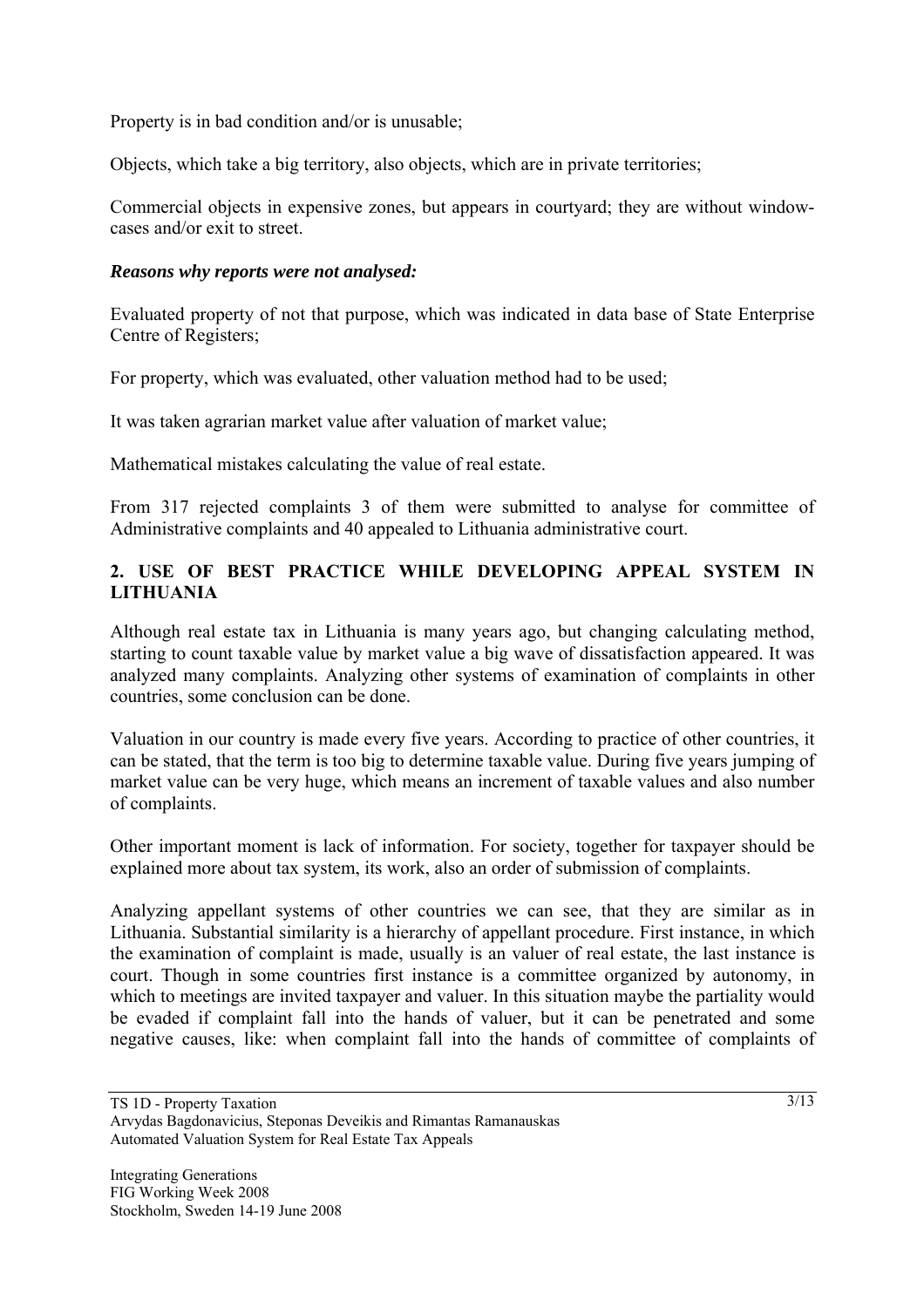autonomy a mistakes of valuation is not corrected, which would be corrected if complaints firstly reached valuer.

#### **2.1 Proposals and implementation program for the appeals system based on single valuation**

Real property taxable value in Lithuania means the market value of real property calculated in a way of mass appraisal. When estimating this value in a way of standardised statistical programs, the market data are analysed (information on transactions). Analysis identifies the factors influencing property value and their importance. Single valuation, which is recently applied in Lithuania for appeals of taxable values, is performed basically in the same way: information about property under valuation is collected as well as market data that help to assess the factors influence the property value on the market. On the basis of this analysis a model (equation) is derived in single as well as in mass appraisal that enables calculating the property market value by assessing property characteristics.

Main difference between mass appraisal and single valuation is the depth of analysis of property characteristics (attributes). In case of mass appraisal the basic and common property characteristics typical to the whole group of property that affect the value of property are singled out. In case of single valuation focus is made on singling out the single characteristics of property under valuation and assess their importance. In most cases the characteristics important for the whole group and each single property are the same and there are not so many single attributes identified that may in principle change the property value. This is to mention that when analysing the common characteristics for the entire group singlely they may deviate to one or another side. Seeking to improve the appeals system of real property taxable values and provide more grounds and definiteness but not change the appeals system in principle, the following system designing and implementation actions are performed.

It was mentioned that the sequence of valuation works and operations performed in both the single valuation and mass appraisal have many similarities. Therefore this project aims at developing similar information – analytical environment for the appeals system based on single valuation. The system should comprise the following elements:

Property identification system. System of internal and external factors making up property value. Market data search system. Standardized data processing system. Presentation of results.

#### 2.1.1 Property identification system

When developing the real property appeals system it is very important to define the property under analysis in a precise and unified way. Mass appraisal of property is performed on the basis of real property data registered in the Real Property Register. Therefore when submitting the appeals, property must be defined using the official data registered in the Real Property Register. If the status of property is changed and the indicators identifying real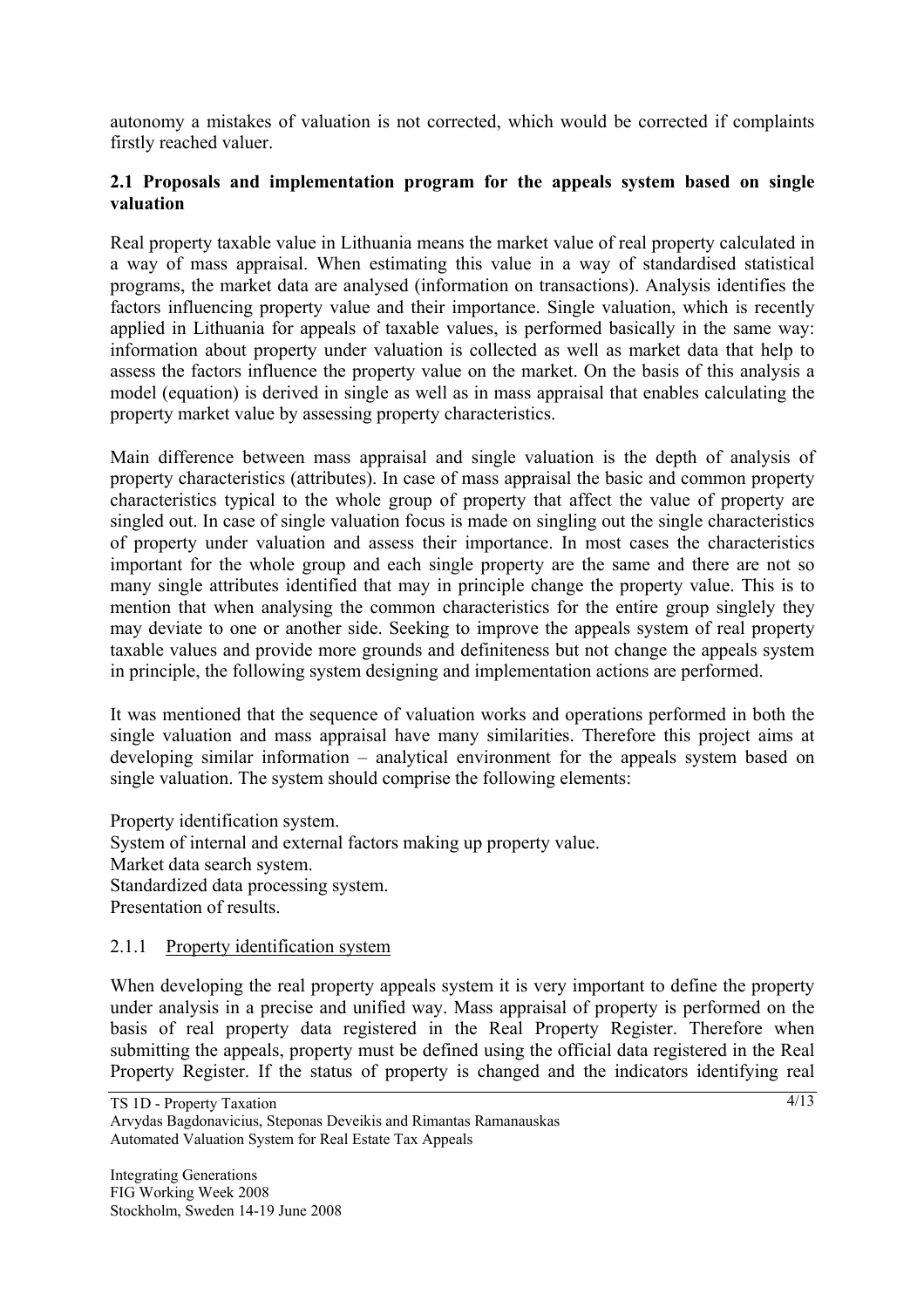property do not reflect the actual situation these features must be revised and registered in the real property register before submitting an appeal. The experience gained in the period 2006 - 2007 shows that about 20 % of all appeals were related to the fact that property was reconstructed and used for another purpose of use than registered in the Real Property Register (e.g., previous premises of a shop are now used as the warehouse despite the fact that in the real property register they are registered as commercial property, and similar)

Having specified one source for property identification – the real property register - property identification is unified and the system for searching property description becomes simpler. Besides, the real property registered in the Real Property Register is described following the valid legal acts and the data are properly verified and reliable. All property in Lithuania is registered in the central (single) digital real property cadastre and register database and every interested user, having concluded a contract with the data provider, has the right to make a search for property on the Internet. The search may be done by the location of property as well as by owner of property. Below you will find an example of information search and its results. Property identification system about all legally registered and taxed property may be accessed via the Internet to both the local and foreign users using the European land information system EULIS.

#### 2.1.2 System of internal and external factors affecting property value and standardized data processing system

Real property taxpayers, property valuers, other interested institutions and persons may find the models and procedures for calculation of property value in a way of mass appraisal. Mass appraisal models placed on the Internet indicate the factors that have been selected as being important for developing these models, also the level of importance of these factors is indicated specifying when the importance of a factor is equal to 1.

Currently, this system is static and does not provide an opportunity to change factors and their level of importance and to recalculate the value using the latest parameters. Seeking to adapt this system for appeals of real property taxable values, an active Internet system is under development, which will allow finding a valuation model by unique number of property. The matrica below shows the attributes used in the valuation model, their extent, types and impact on the value. Last column allows entering the values of attributes calculated by the way of single valuation, supplementing the model with the attributes that have not been considered and that are identified during the single valuation and enables to develop a new model and recalculate property value using new indices.

| <b>Unique No</b> | 109390061020                                    |                   |                                                               |                                                     |                    |
|------------------|-------------------------------------------------|-------------------|---------------------------------------------------------------|-----------------------------------------------------|--------------------|
|                  | Vilniaus m. sav. Vilniaus m. Ukmergės<br>g. 281 |                   |                                                               |                                                     |                    |
| Model No         | 1804                                            |                   |                                                               |                                                     |                    |
| Value, LTL       | 3.685.447                                       |                   |                                                               |                                                     |                    |
| Valuation date   | 2007.01.22                                      |                   |                                                               |                                                     |                    |
|                  | Name of attribute                               | Type<br>attribute | of Importance<br><b>attributes</b><br><sup>of</sup><br>object | Importance in mass Importance<br>an valuation model | when<br>performing |

TS 1D - Property Taxation Arvydas Bagdonavicius, Steponas Deveikis and Rimantas Ramanauskas Automated Valuation System for Real Estate Tax Appeals

Integrating Generations FIG Working Week 2008 Stockholm, Sweden 14-19 June 2008  $\sqrt{5/13}$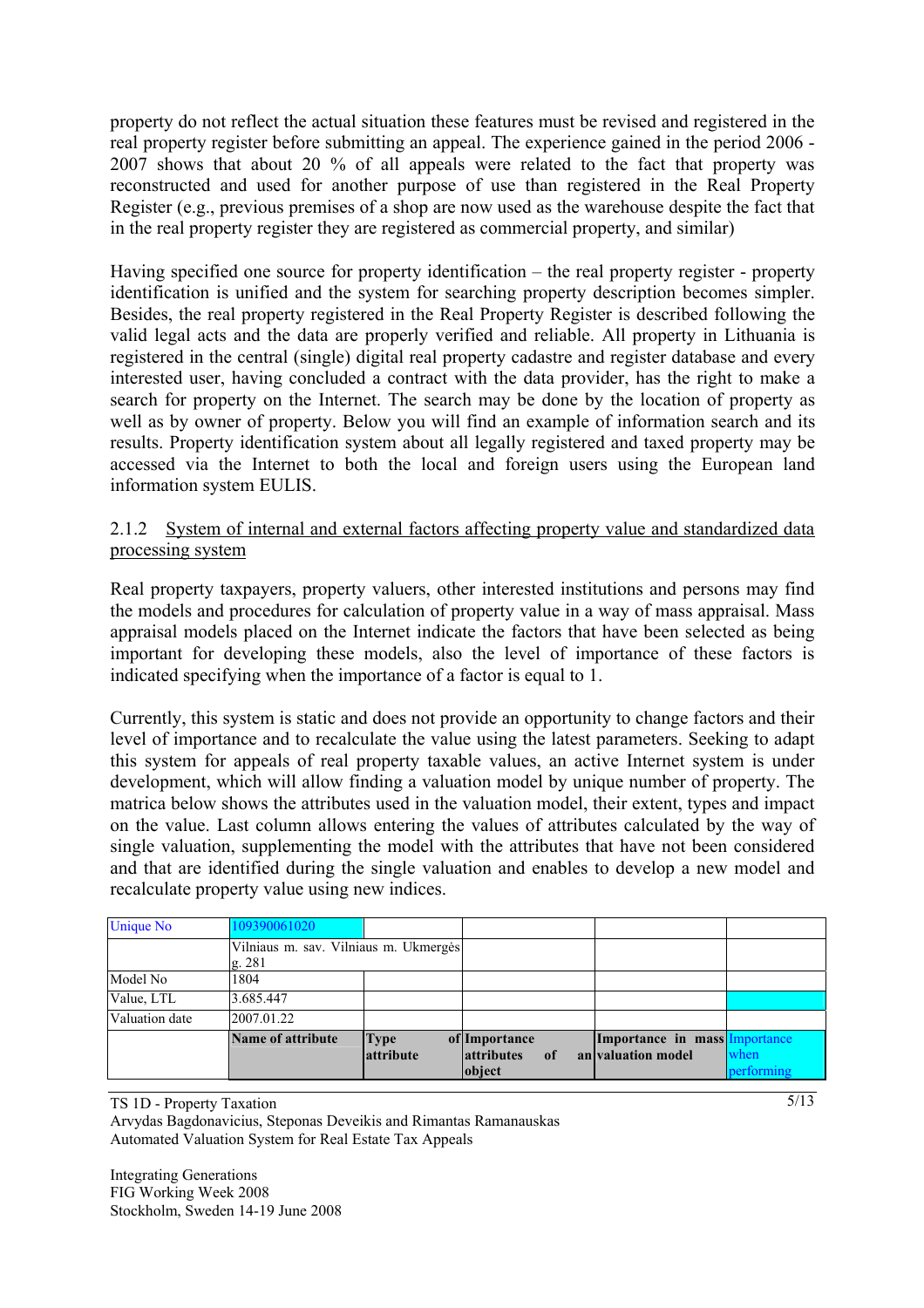| <b>Unique No</b>                                         | 109390061020                              |               |                             |               |                  |
|----------------------------------------------------------|-------------------------------------------|---------------|-----------------------------|---------------|------------------|
|                                                          |                                           |               |                             |               | single valuation |
| Model attributes<br>using Real Property<br>Register data | Total area                                | Scalar        | 1039,19                     | 0,862849273   | 0,85             |
|                                                          | Zone                                      | Scalar        | 57.52                       | 0,818526896   | 0,8              |
|                                                          | Purpose of use                            | Scalar        | Trade                       |               | 1,02             |
|                                                          | Year of construction Scalar<br>completion |               | 1998                        | 1,064171821   |                  |
|                                                          | Wall material                             | Scalar        | Metal<br>with<br>framework  | a 0,901922594 | 0,8              |
|                                                          | Heating                                   | <b>Binary</b> | Central heating             |               | 1,05             |
|                                                          | Sewage                                    | Binary        | Local sewage                |               | 0,9              |
|                                                          | Object type                               | <b>Binary</b> | Non-residential<br>building | 1,1           |                  |
|                                                          | Total area                                | Value         | 1039,19                     | 5425          | 5000             |
|                                                          | Auxiliary area                            | Value R       | 640,63                      | $-1085$       | $-1000$          |
|                                                          |                                           |               |                             |               |                  |
| <b>Additional attributes Pollution</b>                   |                                           |               | 10%                         |               | 0,9              |
|                                                          | Noise                                     |               | $-5%$                       |               | 0,95             |
|                                                          |                                           |               |                             |               |                  |
| Value, LTL:                                              |                                           |               |                             | 3.685.447     | 2.042.283        |

**Fig. 1.** Active mass appraisal models internet page

Having developed this application, a property valuer, who prepares property single valuation report for appeals, would receive all the indices that have been assessed in the course of mass appraisal. He would only require comparing the results received during his own calculations (important factors and their level of importance) with the mass valuation model and to supplement the model with newly identified (single) attributes. After the new attributes and their level of importance are entered into the program, property value will be immediately calculated and the difference will be assessed between the single and mass appraisal. The Lithuanian legal acts specify that an appeal may be subject to discussion if the difference exceeds 10 %.

#### 2.1.3 Market data search system

The correctness and reliability of valuation results in mass as well as single valuation depend on the amount and correctness of market data. Centre of Registers performs mass appraisal in Lithuania and collects data about all transactions concluded since 1998. At present the computer transactions databank holds information about 700 000 transactions related to real estate.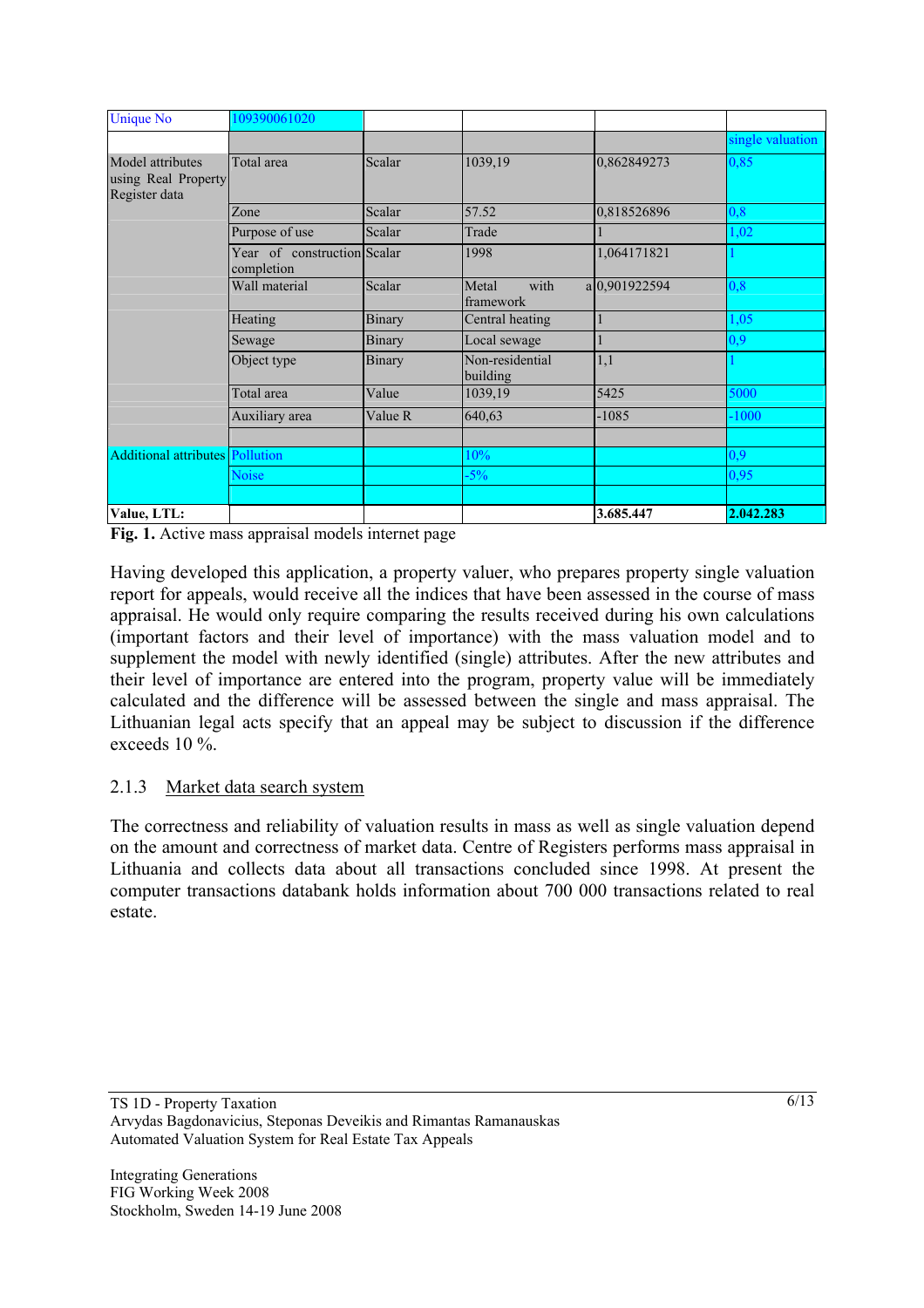

**Fig 2**. Real Estate sales volume

At present, mass appraisal is made on the basis of these data. External users may also receive information about the values of executed transactions upon request in writing. This process is flexible for work and time therefore it is expensive and the results presented depend on the conditions of formed queries and do not reflect full picture on the market. In order to use this system for formation of real property appeals it is necessary to standardized and computerized the data search system and provide opportunities for valuers themselves to make on-line queries on the Internet. Currently, this system is accessible on the Internet. After the market information sources, used for mass and single valuation, are unified it possible to ground the calculations made during single valuation with actual market data.

The system under development aims at classifying all search parameters and providing an opportunity for a valuer himself to define what parameters should be used for the search of transaction data. At present the search is possible by 10 different parameters or their combinations. Seeking to present reliable market data they are subject to statistical processing. Specified ranges for reliability of statistical data allow ignoring accidental sales data that fall outside the ranges of reliable data.

The system gives an opportunity to a valuer preparing an appeal to verify the correctness of attributes selected during the mass appraisal on the basis of market data and by using statistical data processing packages to recalculate, justify and evaluate the correctness of the importance of attributes or the need for their correction. There are recent discussions going on whether the legal acts should require that the report of single valuation must indicate on what data it is based and how the importance of an attribute was calculated or corrected and why a new factor that was not assessed during the mass valuation was included.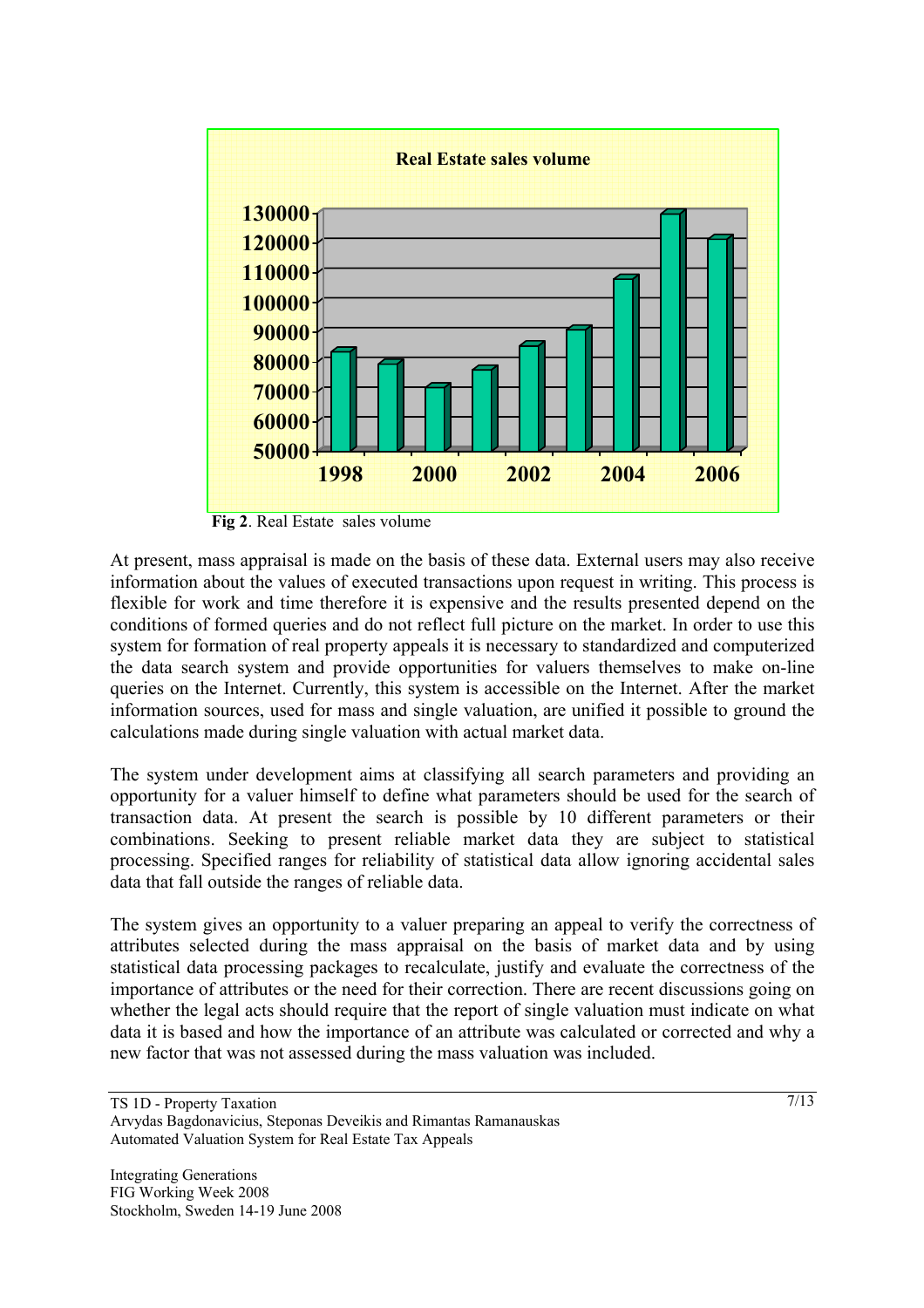Specialists preparing the market (transactions) data appeals in addition would be supplied other market data too, such as market analysis, property price indices.

Property price index is one of more important factors that must be assessed during the mass appraisal and single valuation. Data of different periods are used for valuation. In Lithuania as well as in other countries with developing real property market significant changes in real property prices are visible, therefore it is very important to aggregate and enter all market data used in the process of valuation on one date. It is necessary to mention that not only valuers show great interest in the price changes of real property and indexes but oher real property market participants too banks, real estate agencies).



**Fig. 3.** Real Estate price index

In addition to the analysis of actual transactions, the analysis of the entire real property market also plays an important role when analysing the real property market. The analysis of property groups by type of its use, material, year of construction and other parameters in the subject area as well as on broader scale is performed. In this case the graphical visualisation of property attributes and prices is a useful tool for a valuer. Graphical visualisation is used in mass appraisal too. Within the framework of this project it is envisaged to present these data (maps) to general public and valuers as an additional material for valuation of property.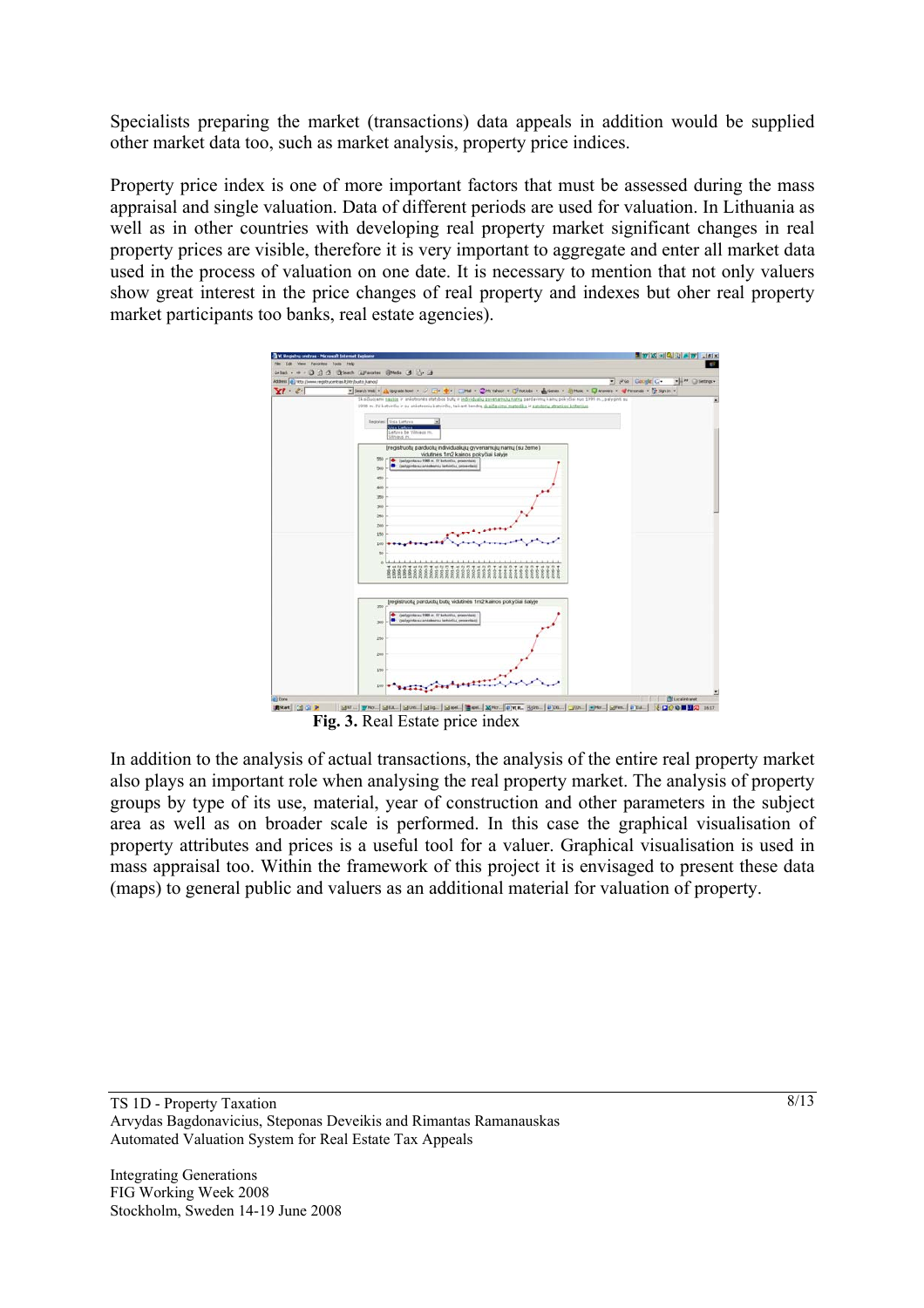

**Fig. 4.**Real Estate market data visualization

#### 2.1.4 System for presentation of results

Real property taxpayers in Lithuania some months before the approval of new taxable values may have public access and get acquainted with future taxable values and the system for their estimation. Every taxpayer may present his remarks and suggestions on the correction of set up valuation models or the values of specific property. Public consideration of mass valuation project results plays an important role in the process of appeals too, meaning an opportunity to of informal and minimally grounded appeal in advance. After the verification of facts and calculation algorithms there is an opportunity to correct valuation results before their approval. Discussion in public is organized directly during the meetings where valuation results are presented as well as by placing the results and opinion questionnaire on the Internet.

Information about future taxable values provides taxpayers with an opportunity to get familiar with the value in advance and reduces the number of probable inaccuracies that later may cause an appeal. The publication of final (approved) result should not only have an informative nature but should also provide grounds for the estimation of values. Taxpayer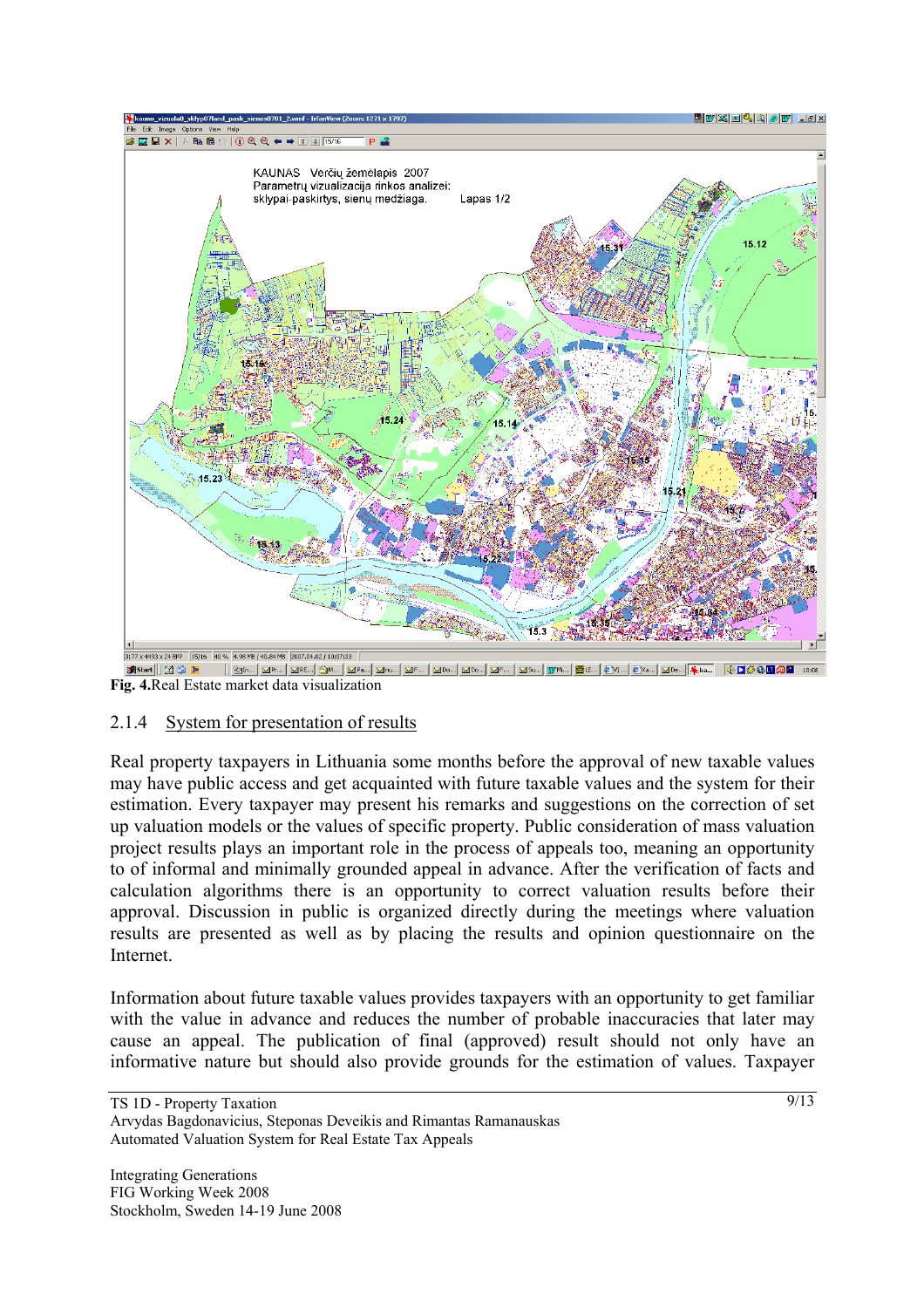wishes to know not only the value of his own property but also general price level in the subject area as well as on the national scale and assess where the value of his property stands in respect of general trends and what are changes of his value in respect of previous years. Information to a valuer must be presented in an easy understandable and visual way. Possibilities to present results in graphical way are expanded within the framework of this project.

Comprehensive information about the real property object appraised and generalized information about all evaluated objects allows assessing the opportunities and expedience of probable appeals. This information to a valuer serves as an analytical material that may be analyzed in his appeal report.

#### **3. INTERNET SPREADSHEET OF APPEALS AND MASS EVALUATION**

In legal acts is written that the taxable value of immovable property may be the value of the immovable property determined by individual valuation of the immovable property in accordance with the Republic of Lithuania Law on Basics of Property and Business Valuation, where the individual valuation, regardless of a valuation instance for which a valuation report has been prepared, has been performed with the help of the methods of determination of value as indicated in paragraph 2 of Article 9 of this Law, and the market value specified in this valuation report corresponds to the average market price of a similar property, this report's terms and conditions permit use thereof for the adjustment of the taxable value, while the date of the valuation falls within a time limit laid down for the submission of applications as indicated in paragraph 1 of Article 10 of this Law. Taxpayers may submit a request to a property valuer to consider as the taxable value of immovable property the value of the immovable property determined by individual valuation of the immovable property, where the average market value of the immovable property as determined with the help of mass valuation of the immovable property or the value of the immovable property specified in subparagraphs 3 and 4 of paragraph 2 of Article 9 of this Law determined by the recoverable value (costs) method is different from the value of the immovable property as determined by the individual valuation by more than 10 per cent, in the concrete two methods were legitimated for taxes – mass and individual as equalent. But also foreseed that estimator, who does a mass evaluation has also evaluate, accept or reject individual evaluation. . Complaints by payers of the tax in respect of the determined taxable value of immovable property and applications on the use of the value of the immovable property as determined by individual valuation for the calculation of the taxable value shall be submitted to a property valuer within one month of the determination of the taxable value of the immovable property. The property valuer shall examine the complaints and applications within one month of the receipt of a complaint or an application and shall take a decision thereon. The decision may be appealed against in accordance with the procedure set forth the Republic of Lithuania Law on Administrative Proceedings. Such indefinite system raises a lot of questions. First of all, both methosd of evaluation are different enough not only of acomplishment technique, but also of achieved results, so even when we get different values we can not state that evaluation is bad or good.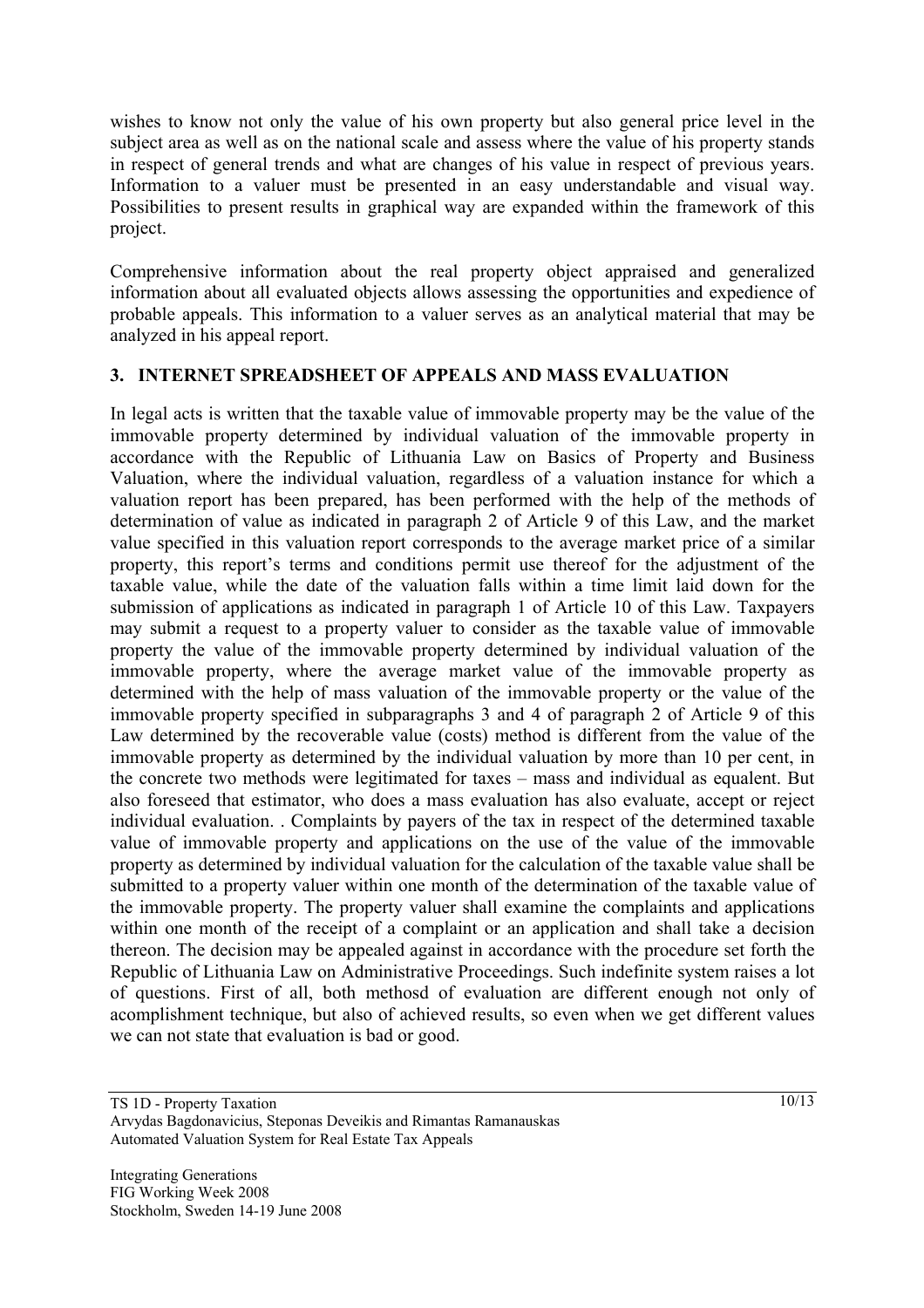Since the admission of decision is endowed for estimator, who does a mass evaluation, he has a right to determine requirements for submission of appeal. Main condition should be that estimator has to do not new evaluation, but analyzing the model of mass evaluation, also offer arguments, that's why a value should be calculated in different way. This means, that estimator should indicate which factors are not valued, which are valued wrongly and submit reasonable calculations.

There is an internet spreadsheet of mass evaluation and appeals, which does analysis and calculations, in which the information about property, also factors and their importance, is submitted when the unique number of real estate is entered.

| <b>Unique No</b>      | 1094011830150005                                    |                 | Area |         | 111,15 m2            |  |  |
|-----------------------|-----------------------------------------------------|-----------------|------|---------|----------------------|--|--|
| Address               | Vilniaus m. sav. Vilniaus m. J. Basanavičiaus g. 19 |                 |      |         |                      |  |  |
| Model                 | 1804                                                |                 |      |         |                      |  |  |
| Mass appraisal 2007   | 548.264                                             |                 |      |         |                      |  |  |
| Appraisal data        | 2007.01.22                                          |                 |      |         |                      |  |  |
| MA value per unit     | 4.933                                               |                 |      |         |                      |  |  |
| Sale                  |                                                     | Time adjustment |      |         | with time adjustment |  |  |
| Sale price            | 560.000                                             | 1,75            |      | 979.000 |                      |  |  |
| Sale data             | 1999.03.10                                          |                 |      |         |                      |  |  |
| Sale price per unit   | 5.038                                               |                 |      | 8.808   |                      |  |  |
| Apeal                 |                                                     |                 |      |         |                      |  |  |
| Apeal value           | 470.000                                             |                 |      |         |                      |  |  |
| Appeal value per unit | 4.229                                               |                 |      |         |                      |  |  |
| Ratios                |                                                     |                 |      |         |                      |  |  |
| MA/appeal             | 1,17                                                |                 |      |         |                      |  |  |
| Appeal/sale           | 0,84                                                | 0,48            |      |         |                      |  |  |
| MA/sale               | 0,98                                                | 0, 56           |      |         |                      |  |  |

**Fig 5**. Example of statistic table of values.

Estimator can use this system in two ways:

Complement model with factors, which to his mind were not evaluated and are important for market value.

Create a new model and calculate newly the importance of evaluated or not factors and receive alternative (appellant) value.

Since not only the model of mass evaluation, but also other statistic values of real estate market, are important during the evaluation process, the influence of time on the prices and values of real estate (with the spreadsheet) is submitted to the estimator with the statistic analysis of market data associated with mass evaluation model, which reveals the influence of time on the prices and values, the relation between market value, estimated by mass evaluation, and evaluation, which was conducted preparing the appeal.

Nevertheless, the most important factor both to the estimator, who submitted the appeal, and to the estimator, who carried out the mass evaluation and analysis the submitted appeal, is the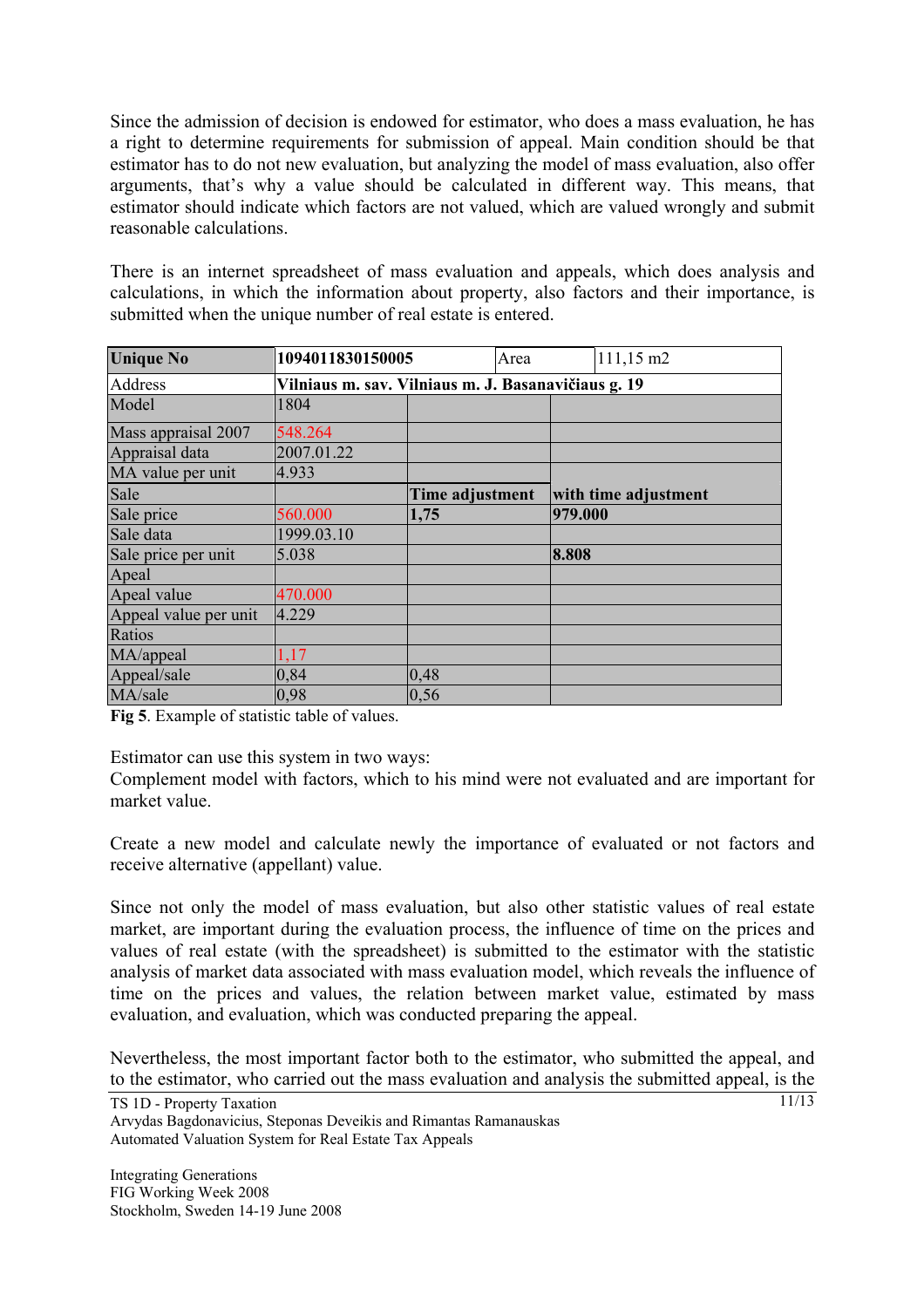relation between the sale-price (if the real estate was sold) and the value, which was determined by mass evaluation during the appeal process including the influence of time to the sale-price.

## **REFERENCES**

1. Valuation problem by taxing real estate, -

http://www.leidykla.vu.lt/inetleid/teise/52/straipsniai/str11.pdf.

2. Real estate mass appraisal report, 2005, 2006, 2007.

3. Law of tax of Real estate of the Republic of Lithuania. Vilnius, 2005 06 07, Nr. X-233.

4. Bagdonavicius A., Deveikis S., 2006. Implementation of Building Taxation and Mass Valuation in Lithuania – Outcomes and Lessons Learnt.

http://www.fig.net/pub/fig2006/papers/ts17/ts17\_04\_bagdonavivius\_deveikis\_0659.pdf

5. European property tax systems http://www.agjd.com/EuropeanPropertyTaxSystems.pdf.

http://www.aptcnet.com/articles/2006/Property\_Over\_Assessed\_Canary.htm.

6. Property Over-Assessed? Either Payor Appeal

http://findarticles.com/p/articles/mi\_qn4155/is\_20060908/ai\_n16724451)))

7. Tax politics in context of Europe

http://www.lsds.lt/documents/A.Sakalas-mokesciu%20politikaRed.doc

8. Law of tax administration of the Republic of Lithuania. Vilnius, 2004 04 03, Nr. IX-2122.

## **BIOGRAPHICAL NOTES**

**Arvydas Bagdonavičius**, Deputy Director, State Enterprise Center of Registers (Lithuania), is a specialist in computer-assisted mass appraisal and modeling, real property cadastre and register administration. He is an author of numerous rapports, presentations and articles concerning property mass valuation and professional capacity building in this topics, presented in many international conferences. He is a lecturer in Vilnius Technical university and expert in Lithuanian property assessment commission. He is former Vice president of Lithuanian Property Valuers Association.

**Steponas Deveikis,** Chief of Market research and Data Analysis division, State Enterprise Centre of Registers, President of the Lithuanian association of Property Valuers and a Board member of the Lithuanian Association of Surveyors.

He has 14 years experience in property and business valuation, project management and the development of property valuation system and professional capacity building. He is an author of numerous rapports, presentations and articles concerning property valuation, territorial planning and professional capacity building, presented in many international conferences, mainly FIG international meetings.

**Rimantas Ramanauskas**, Deputy Director at the State Enterprise Centre of Registers, Lithuania, specialist in real property management and administration, register and cadastre, geodesy and mapping. A member of Council and Vice-president of Lithuanian Association of Surveyors since 1997. Since1998 he is a member of Real Property Sub-Committee of the Geodesy and Land Management Committee of the Council of the Baltic States. 25-year